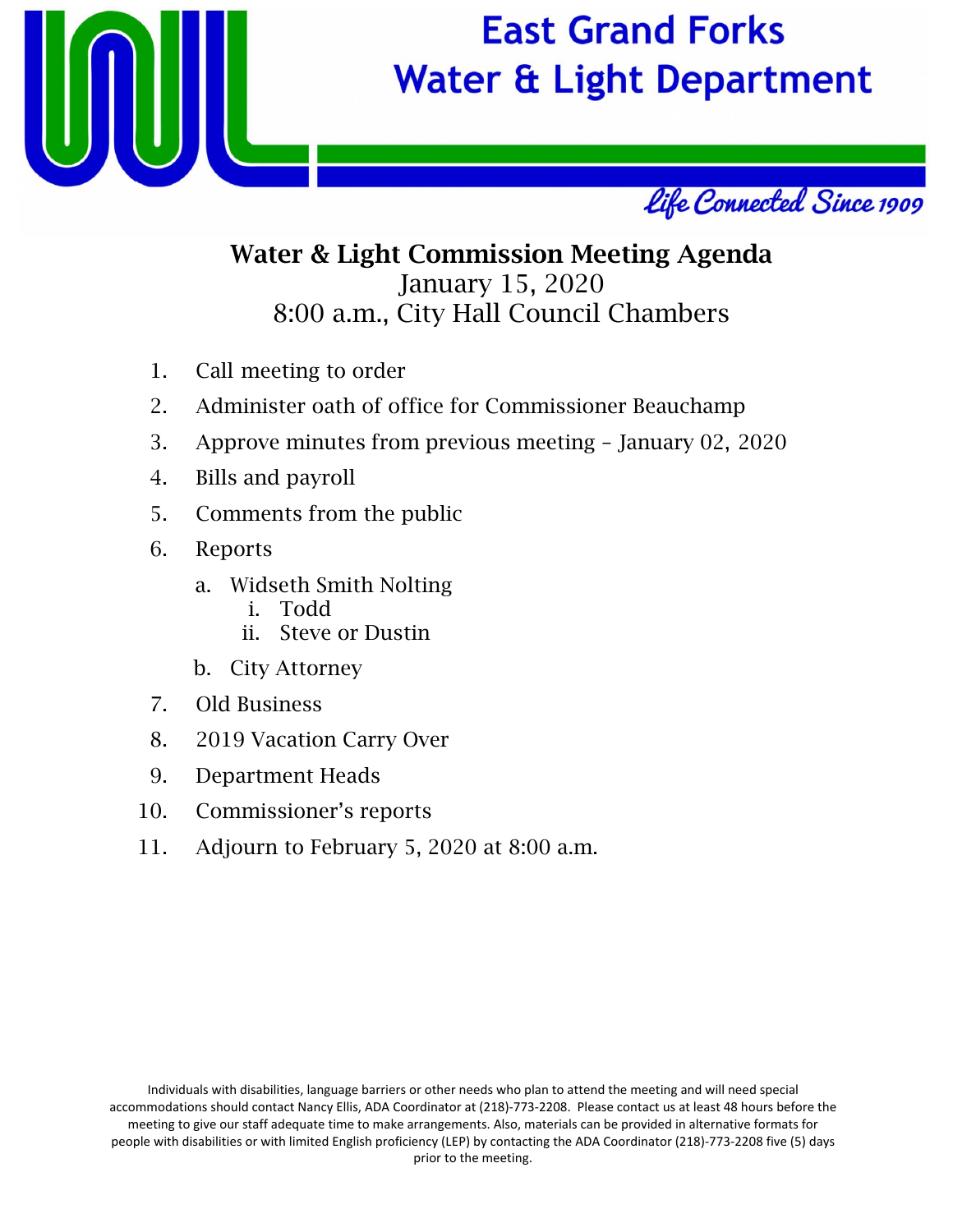The organizational meeting of the Water, Light, Power and Building Commission of the City of East Grand Forks, Minnesota held January 2, 2019 at 8:00 a.m. was called to order by Commissioner Mike Quirk in the absence of city attorney, Ron Galstad. Present: Quirk, Grinde, DeMers Absent: None

Also present: Keith Mykleseth, Brian Johnson, Jeff Olson, Todd Forster, Todd Grabanski, Corey Thompson, Karla Anderson, Brianna Feil and Kevin Hatcher.

The following nomination was made for President of the Water, Light, Power and Building Commission: Mike Quirk.

It was moved by Commissioner Grinde seconded by Commissioner DeMers that the nominations for President be closed and that a unanimous ballot be cast for Mr. Quirk as President. Voting Aye: Quirk, Grinde, DeMers Voting Nay: None

The following nomination was made for Vice President of the Water, Light, Power and Building Commission: Josh Grinde.

It was moved by Commissioner DeMers seconded by Commissioner Grinde that the nominations for Vice President be closed and that a unanimous ballot be cast for Mr. Grinde as Vice President. Voting Aye: Quirk, Grinde, DeMers Voting Nay: None

The regular meeting of the Water, Light, Power and Building Commission of the City of East Grand Forks, Minnesota held January 2, 2019 at 8:05 a.m. was called to order by newly elected President, Commissioner Mike Quirk. Present: Quirk, Grinde, DeMers Absent: None

Also present: Keith Mykleseth, Brian Johnson, Jeff Olson, Todd Forster, Todd Grabanski, Corey Thompson, Karla Anderson, Brianna Feil and Kevin Hatcher.

It was moved by Commissioner Grinde seconded by Commissioner DeMers that the minutes of the previous regular meeting of December 18, 2019 be approved as read. Voting Aye: Quirk, Grinde, DeMers Voting Nay: None

It was moved by Commissioner Grinde seconded by Commissioner DeMers to authorize the Secretary to issue payment of the recommended bills and payroll in the amount of \$363,762.53. Voting Aye: Quirk, Grinde, DeMers Voting Nay: None

It was moved by Commissioner Grinde seconded by Commissioner DeMers to approve the NCTC request to have their logo on the south side of the North Water Tower with the contingency that they cover the complete cost of painting the logo on the tower. Voting Aye: Quirk, Grinde, DeMers Voting Nay: None

It was moved by Commissioner Grinde seconded by Commissioner DeMers to approve the Seasonal Disconnect Fees Resolution. Voting Aye: Quirk, Grinde, DeMers Voting Nay: None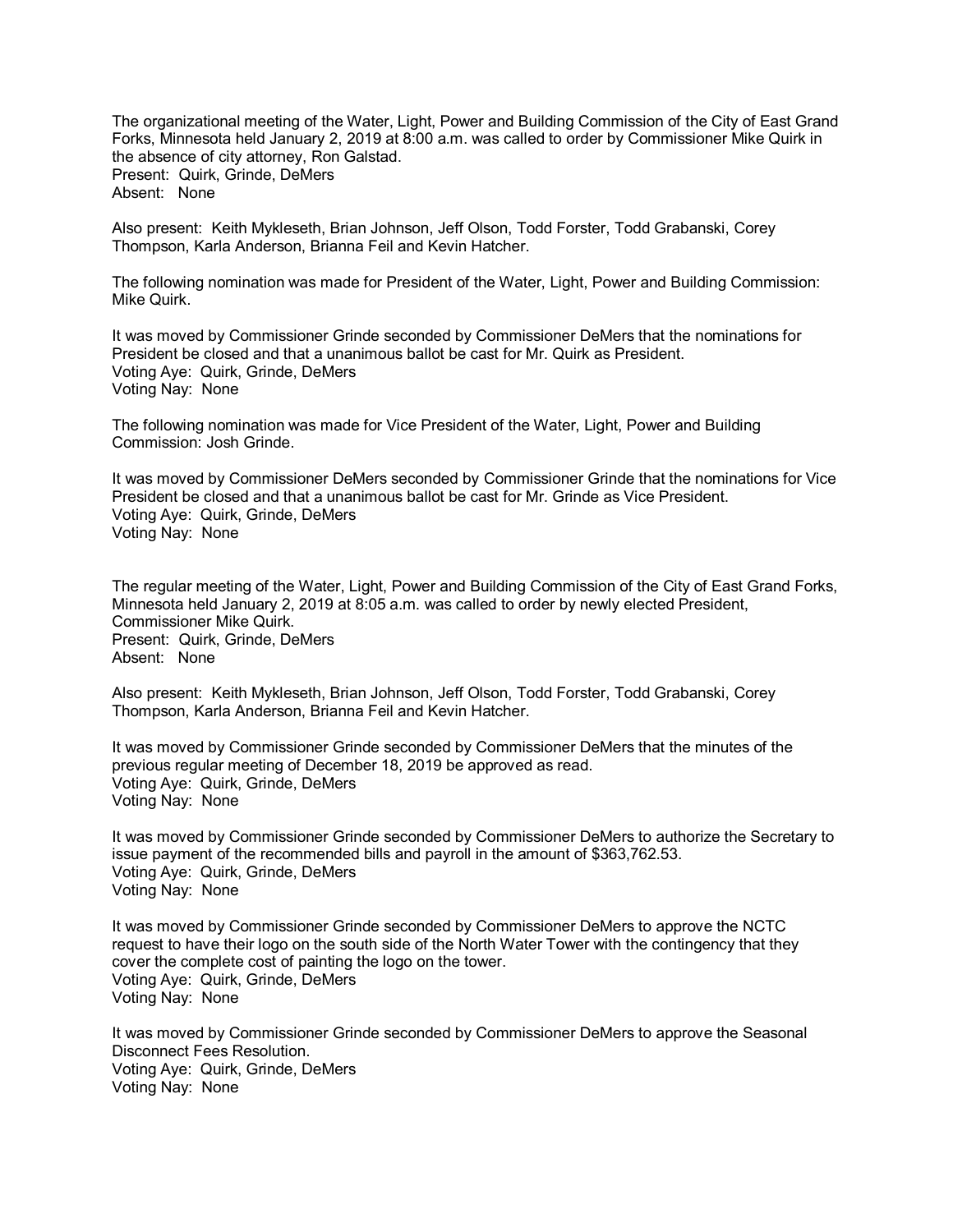It was moved by Commissioner Grinde seconded by Commissioner DeMers to adjourn at 8:25 a.m. to the next regular meeting on January 15, 2020 at 8:00 am in the City Council Chambers. Voting Aye: Quirk, Grinde, DeMers Voting Nay: None

> Lori Maloney **Secretary**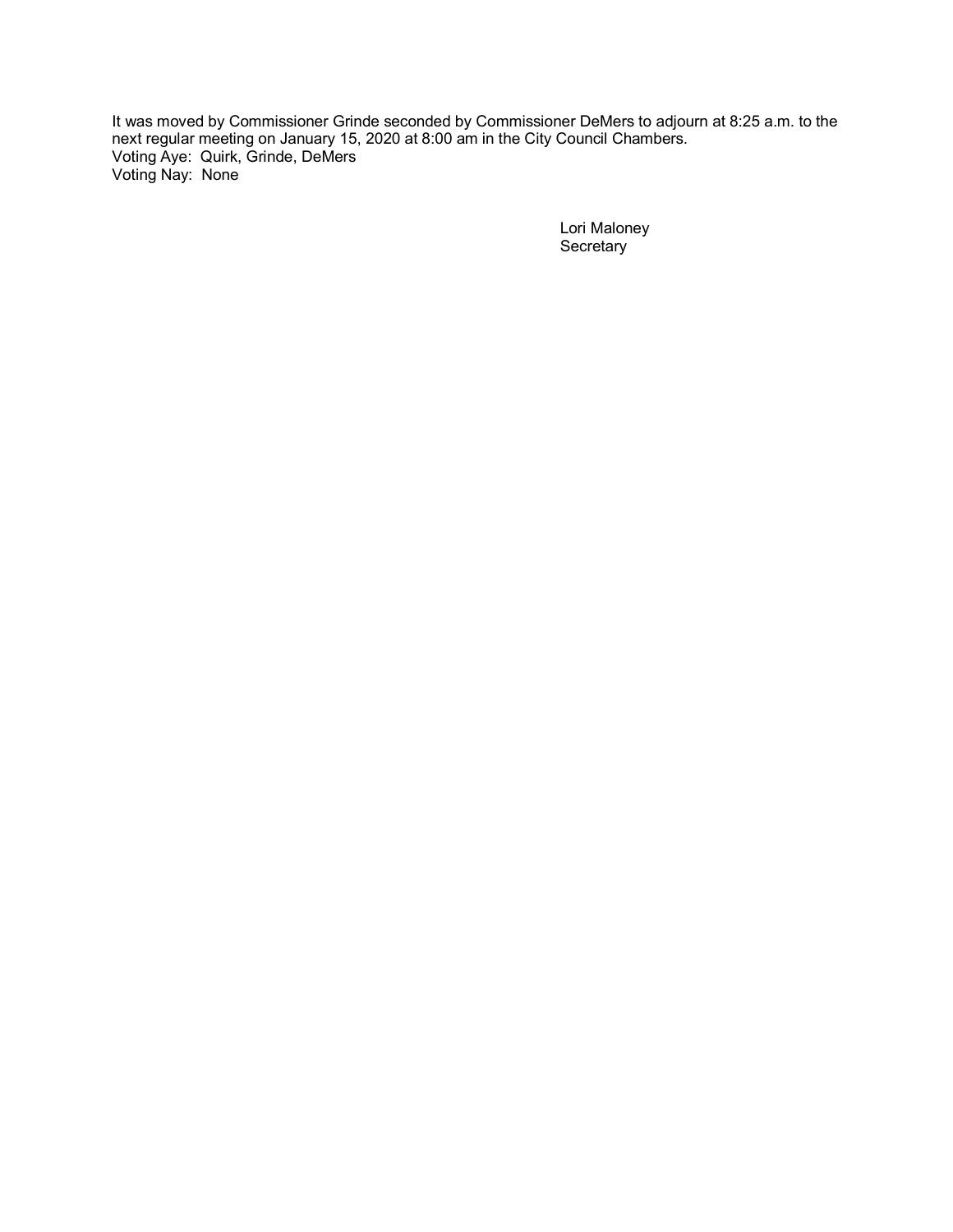### Accounts Payable

### Check Register Totals Only

Printed: 1/13/2020 - 3:25 PM User: khatcher



P. O. Box 373 East Grand Forks, MN 56721 (218) 773-2483

| Check  | <b>Date</b> | <b>Vendor No</b> | <b>Vendor Name</b>                    | <b>Amount</b> | <b>Voucher</b>   |
|--------|-------------|------------------|---------------------------------------|---------------|------------------|
| 515348 | 01/15/2020  | <b>ALM501</b>    | Almetek Industries Inc                | 220.33        | $\boldsymbol{0}$ |
| 515349 | 01/15/2020  | AME501           | AmeriPride Services Inc               | 157.93        | $\mathbf{0}$     |
| 515350 | 01/15/2020  | <b>BOR501</b>    | Border States Electric Supply         | 320.71        | $\overline{0}$   |
| 515351 | 01/15/2020  | UB*01047         | Kami L Bourbanis                      | 19.82         | $\boldsymbol{0}$ |
| 515352 | 01/15/2020  | UB*01045         | David Chwialkowski                    | 37.72         | $\boldsymbol{0}$ |
| 515353 | 01/15/2020  | <b>COM500</b>    | Commissioner of Revenue               | 53,159.00     | $\boldsymbol{0}$ |
| 515354 | 01/15/2020  | <b>DAK508</b>    | DakTech Inc.                          | 5,994.00      | $\boldsymbol{0}$ |
| 515355 | 01/15/2020  | UB*01044         | Dave's Snow Removal                   | 31.10         | $\boldsymbol{0}$ |
| 515356 | 01/15/2020  | <b>EAG501</b>    | Eagle Electric                        | 8,279.04      | $\mathbf{0}$     |
| 515357 | 01/15/2020  | <b>EGF501</b>    | <b>EGF City</b>                       | 781,979.96    | $\overline{0}$   |
| 515358 | 01/15/2020  | <b>EGF561</b>    | <b>EGF Heritage Foundation</b>        | 780.00        | $\boldsymbol{0}$ |
| 515359 | 01/15/2020  | UB*01046         | James O Emery                         | 136.44        | $\boldsymbol{0}$ |
| 515360 | 01/15/2020  | <b>EXP501</b>    | Exponent                              | 1,633.66      | $\boldsymbol{0}$ |
| 515361 | 01/15/2020  | <b>FED501</b>    | FedEx                                 | 32.38         | $\boldsymbol{0}$ |
| 515362 | 01/15/2020  | <b>FIR561</b>    | First Community Credit Union          | 500.00        | $\boldsymbol{0}$ |
| 515363 | 01/15/2020  | <b>FOR505</b>    | Forum Communications Company          | 270.00        | $\overline{0}$   |
| 515364 | 01/15/2020  | GAL501           | Galstad Jensen & McCann PA            | 2,293.75      | $\overline{0}$   |
| 515365 | 01/15/2020  | <b>GFF501</b>    | GF Fire Equipment                     | 122.91        | $\boldsymbol{0}$ |
| 515366 | 01/15/2020  | GOP501           | Gopher State One-Call                 | 9.45          | $\boldsymbol{0}$ |
| 515367 | 01/15/2020  | <b>HAL500</b>    | Halstad Telephone Company             | 1,459.02      | $\boldsymbol{0}$ |
| 515368 | 01/15/2020  | <b>HAR501</b>    | Hardware Hank                         | 161.71        | $\boldsymbol{0}$ |
| 515369 | 01/15/2020  | <b>HEA502</b>    | Heartland Paper Company               | 205.44        | $\overline{0}$   |
| 515370 | 01/15/2020  | <b>IHM500</b>    | iHeartMedia                           | 500.00        | $\mathbf{0}$     |
| 515371 | 01/15/2020  | <b>IES501</b>    | <b>Independent Emergency Services</b> | 258.48        | $\overline{0}$   |
| 515372 | 01/15/2020  | <b>INT504</b>    | Integrity Shipping & More             | 25.28         | $\boldsymbol{0}$ |
| 515373 | 01/15/2020  | UB*01048         | Ricky A Karel                         | 2.89          | $\boldsymbol{0}$ |
| 515374 | 01/15/2020  | <b>LEI501</b>    | Leighton Broadcasting                 | 399.00        | $\boldsymbol{0}$ |
| 515375 | 01/15/2020  | MCD563           | McDonalds Restaurant 11693            | 3,570.00      | $\boldsymbol{0}$ |
| 515376 | 01/15/2020  | <b>MID501</b>    | Midcontinent Communications           | 250.00        | $\overline{0}$   |
| 515377 | 01/15/2020  | <b>MMP501</b>    | MMPA c/o Avant Energy                 | 614,553.22    | $\mathbf{0}$     |
| 515378 | 01/15/2020  | <b>MMT501</b>    | <b>MMTG</b>                           | 1,900.50      | $\boldsymbol{0}$ |
| 515379 | 01/15/2020  | <b>MMU501</b>    | MN Municipal Utilities Assoc          | 695.00        | $\boldsymbol{0}$ |
| 515380 | 01/15/2020  | MOT501           | Motor Vehicle Deputy Registrar 146    | 519.75        | $\boldsymbol{0}$ |
| 515381 | 01/15/2020  | <b>NOR507</b>    | Northdale Oil                         | 374.22        | $\boldsymbol{0}$ |
| 515382 | 01/15/2020  | <b>OLS501</b>    | Olsen Chain & Cable Inc               | 525.00        | $\boldsymbol{0}$ |
| 515383 | 01/15/2020  | <b>ORN501</b>    | Ornamental Iron Company               | 332.50        | $\overline{0}$   |
| 515384 | 01/15/2020  | PIT504           | Pitney Bowes                          | 741.00        | $\boldsymbol{0}$ |
| 515385 | 01/15/2020  | <b>PRA560</b>    | Kevin Praska                          | 700.00        | $\boldsymbol{0}$ |
| 515386 | 01/15/2020  | <b>RED501</b>    | Red Wing Business Advantage Acct      | 150.00        | $\boldsymbol{0}$ |
| 515387 | 01/15/2020  | <b>RIV564</b>    | River Towne Properties                | 1,980.00      | $\boldsymbol{0}$ |
| 515388 | 01/15/2020  | ROT502           | Rotary Club of EGF                    | 175.00        | $\boldsymbol{0}$ |
| 515389 | 01/15/2020  | <b>SAC560</b>    | Sacred Heart Church                   | 6,615.00      | $\overline{0}$   |
| 515390 | 01/15/2020  | <b>STU501</b>    | Stuart C Irby Co                      | 97.01         | $\overline{0}$   |
| 515391 | 01/15/2020  | <b>SUN500</b>    | Sun Dot Communications, LLC           | 89.99         | $\mathbf{0}$     |
| 515392 | 01/15/2020  | <b>TKE501</b>    | Thyssenkrupp Elevator Corp            | 562.88        | $\bf{0}$         |
| 515393 | 01/15/2020  | <b>VER500</b>    | Verizon Wireless                      | 279.61        | 0                |
| 515394 | 01/15/2020  | <b>WAL570</b>    | Terry & Jacqueline Waldorf            | 225.00        | 0                |
| 515395 | 01/15/2020  | <b>WAT501</b>    | Water & Light Department              | 2,362.78      | 0                |
| 515396 | 01/15/2020  | <b>XCE501</b>    | Xcel Energy                           | 485.44        | $\overline{0}$   |
| 515397 | 01/15/2020  | <b>XCE502</b>    | Xcel Energy                           | 4,395.98      | $\boldsymbol{0}$ |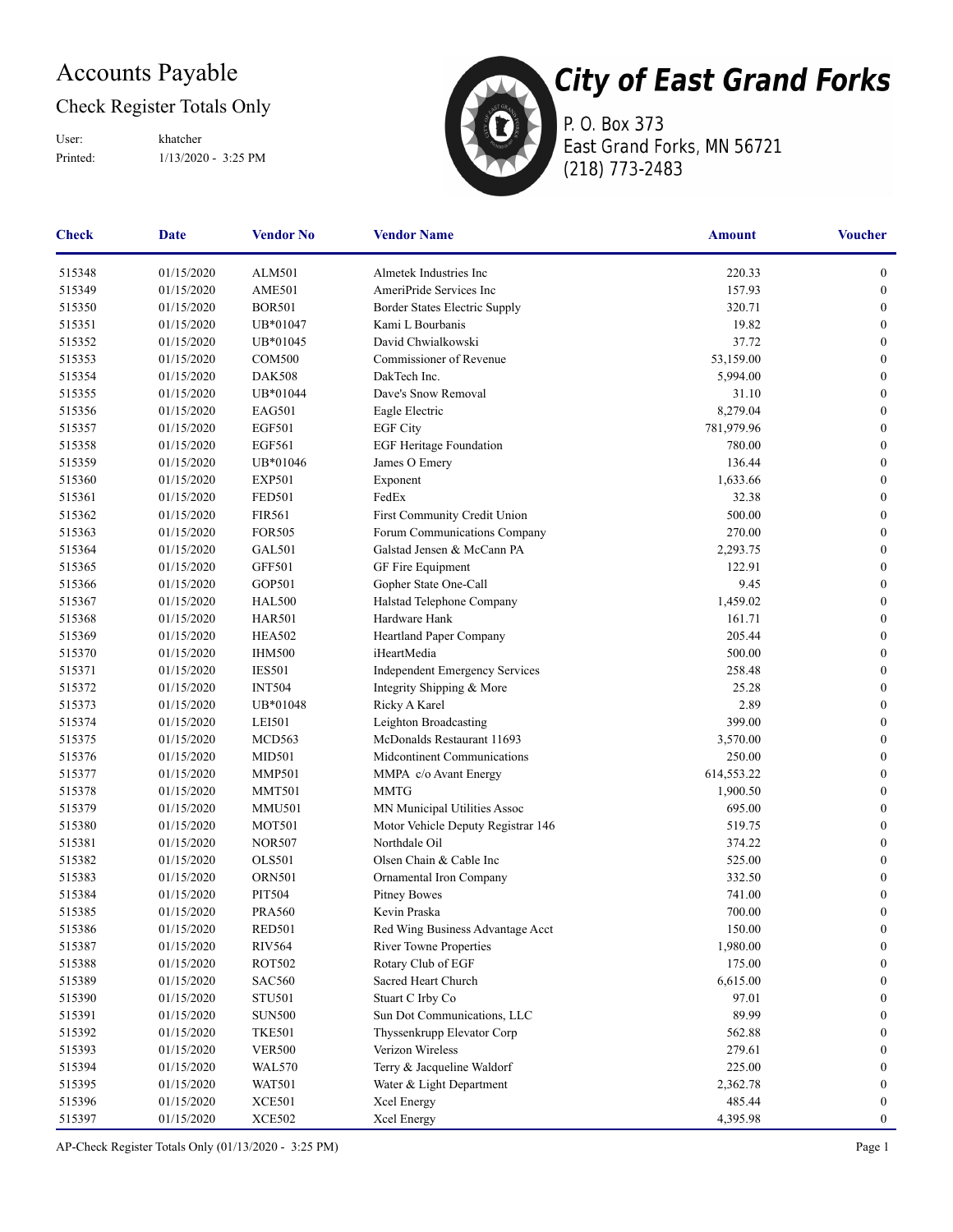| <b>Check</b> | <b>Date</b> | <b>Vendor No</b> | <b>Vendor Name</b> |              | <b>Amount</b> | <b>Voucher</b> |
|--------------|-------------|------------------|--------------------|--------------|---------------|----------------|
|              |             |                  |                    |              |               |                |
|              |             |                  |                    | Check Total: | 1,500,569.90  |                |
|              |             |                  |                    |              |               |                |
|              |             |                  |                    |              |               |                |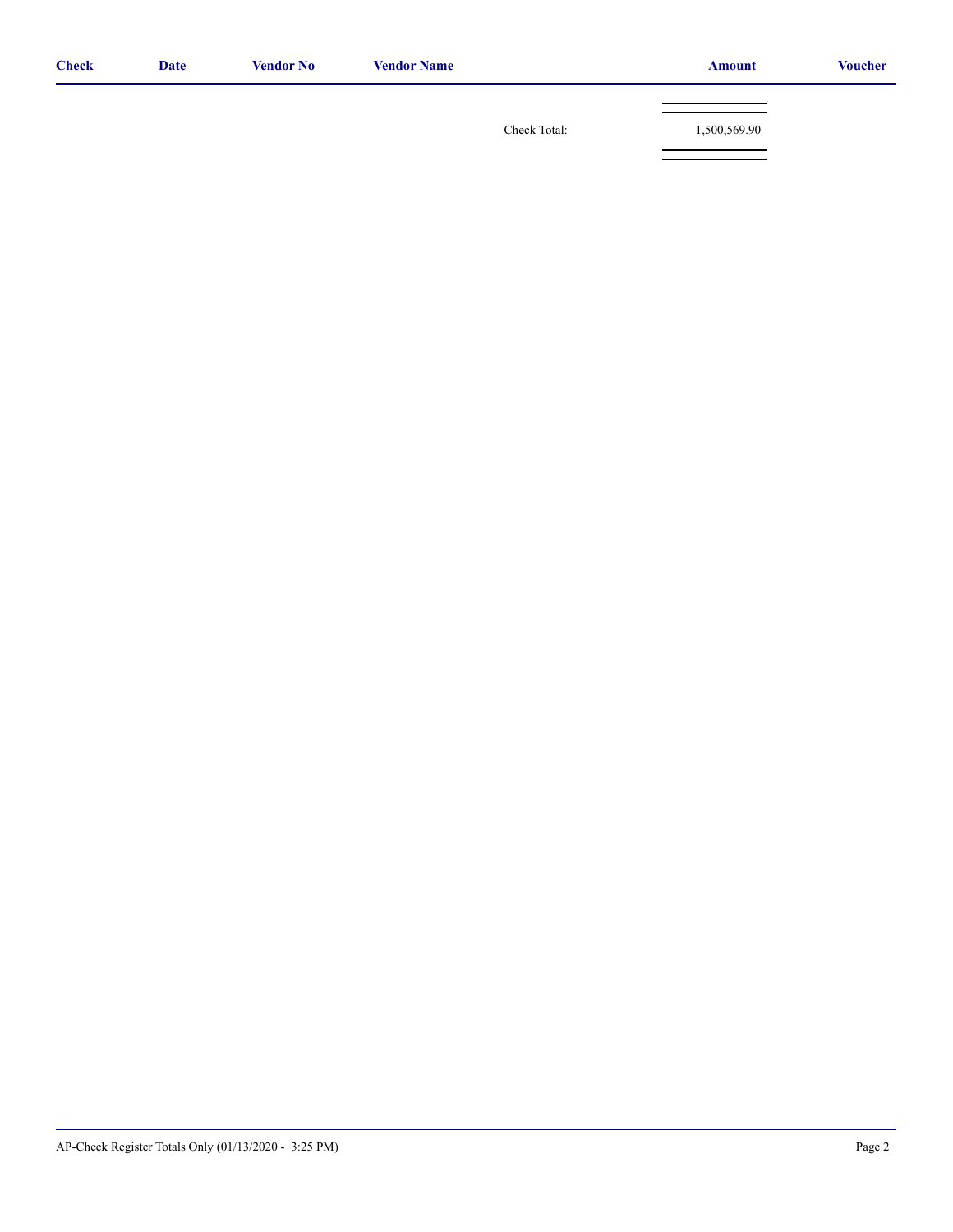#### **Rebates 1/15/20**

| Waldorf      | \$                                                                                                                                                                                                                                                                                                                                                                                                                                                         | 225.00                                                                     |
|--------------|------------------------------------------------------------------------------------------------------------------------------------------------------------------------------------------------------------------------------------------------------------------------------------------------------------------------------------------------------------------------------------------------------------------------------------------------------------|----------------------------------------------------------------------------|
|              |                                                                                                                                                                                                                                                                                                                                                                                                                                                            | 200.00                                                                     |
|              |                                                                                                                                                                                                                                                                                                                                                                                                                                                            | 150.00                                                                     |
|              |                                                                                                                                                                                                                                                                                                                                                                                                                                                            | 150.00                                                                     |
|              |                                                                                                                                                                                                                                                                                                                                                                                                                                                            |                                                                            |
|              |                                                                                                                                                                                                                                                                                                                                                                                                                                                            | 100.00                                                                     |
| Helland      |                                                                                                                                                                                                                                                                                                                                                                                                                                                            | 100.00                                                                     |
| <b>Total</b> |                                                                                                                                                                                                                                                                                                                                                                                                                                                            | \$16,120.00                                                                |
|              | Sacred Heart-150 total fixtures<br>McDonalds-105 total LED fixtures<br>River Towne Properties - 40 total fixtures<br>City of EGF-Public Works-15 total LED fixtures<br>EGF Heritage Foundation-17 total LED fixtures<br>Sacred Heart-7 LED outdoor fixtures<br>Praska - 3 Windows, 1 Patio Door<br>Sacred Heart-4 ECM<br><b>First Community Credit Union-10 LED fixtures</b><br>City of EGF-Police Station-4 LED fixtures<br>Gaddie<br>Peterson<br>Osowski | \$<br>\$<br>\$<br>\$<br>\$<br>\$<br>\$<br>\$<br>\$<br>\$<br>\$<br>\$<br>\$ |